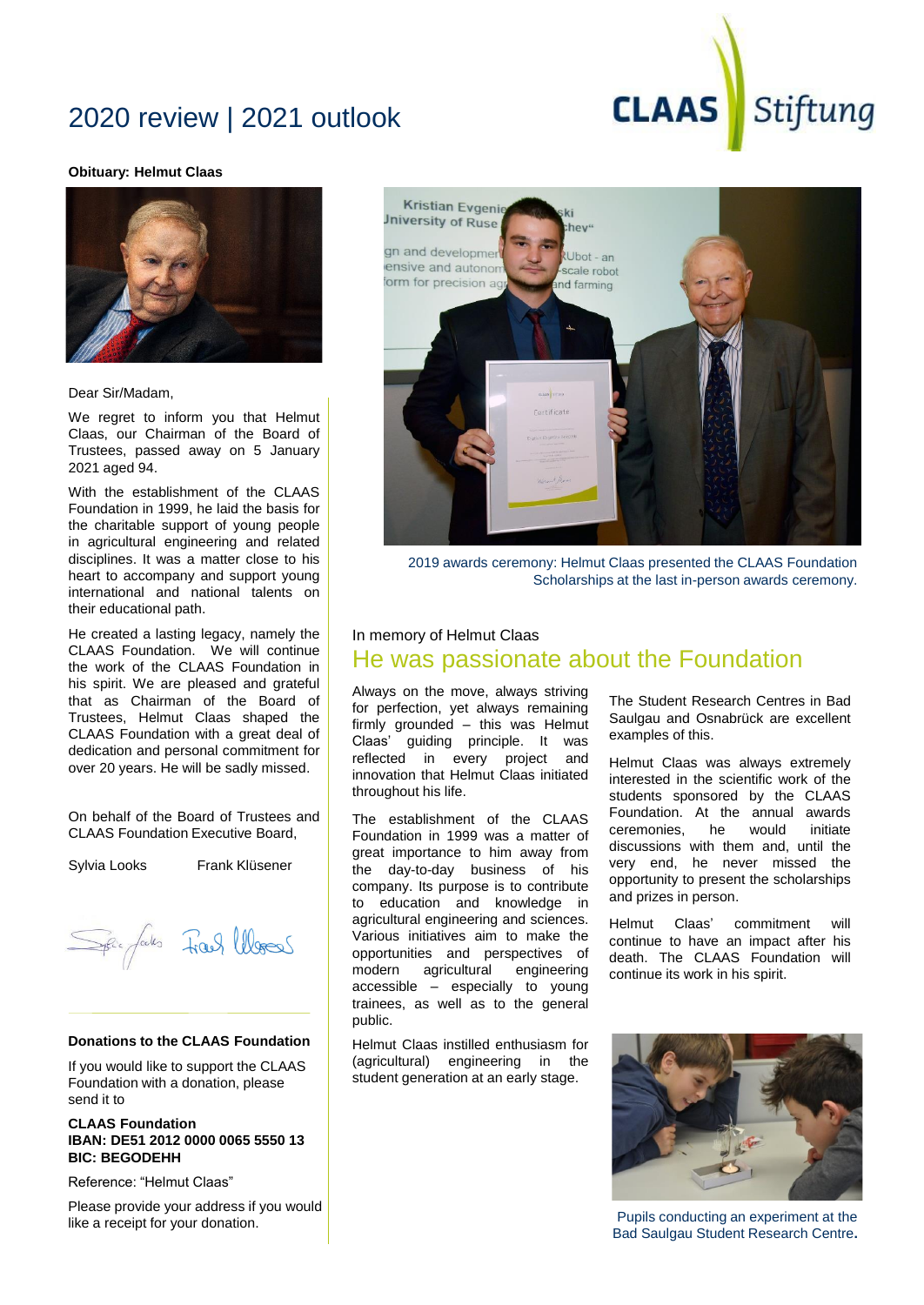## Memories of and moments with Helmut Claas…

# Stiftung **CLAAS**



Establishment of the CLAAS Foundation in 1999: presenting the Articles of Incorporation to the Detmold District President, Christa Vennegerts.



Over the last 20 years, Helmut Claas personally awarded scholarships and prizes to around 250 students.



The CLAAS Foundation and the Student Research Centre in Bad Saulgau began an educational partnership in 2007.

In front of a Formula 1 racing car at Technoparc in 2003 – a project development at **Technische** Universität Braunschweig.



He was at home surrounded by his scholarship holders, here at the awards ceremony in 2006.





Time to "talk shop" with students: they were demonstrating a field robot prototype.

The Board of Trustees in 2015 on the terrace at August-Claas-Haus.





Helmut Claas always sat in the front row at awards ceremonies.